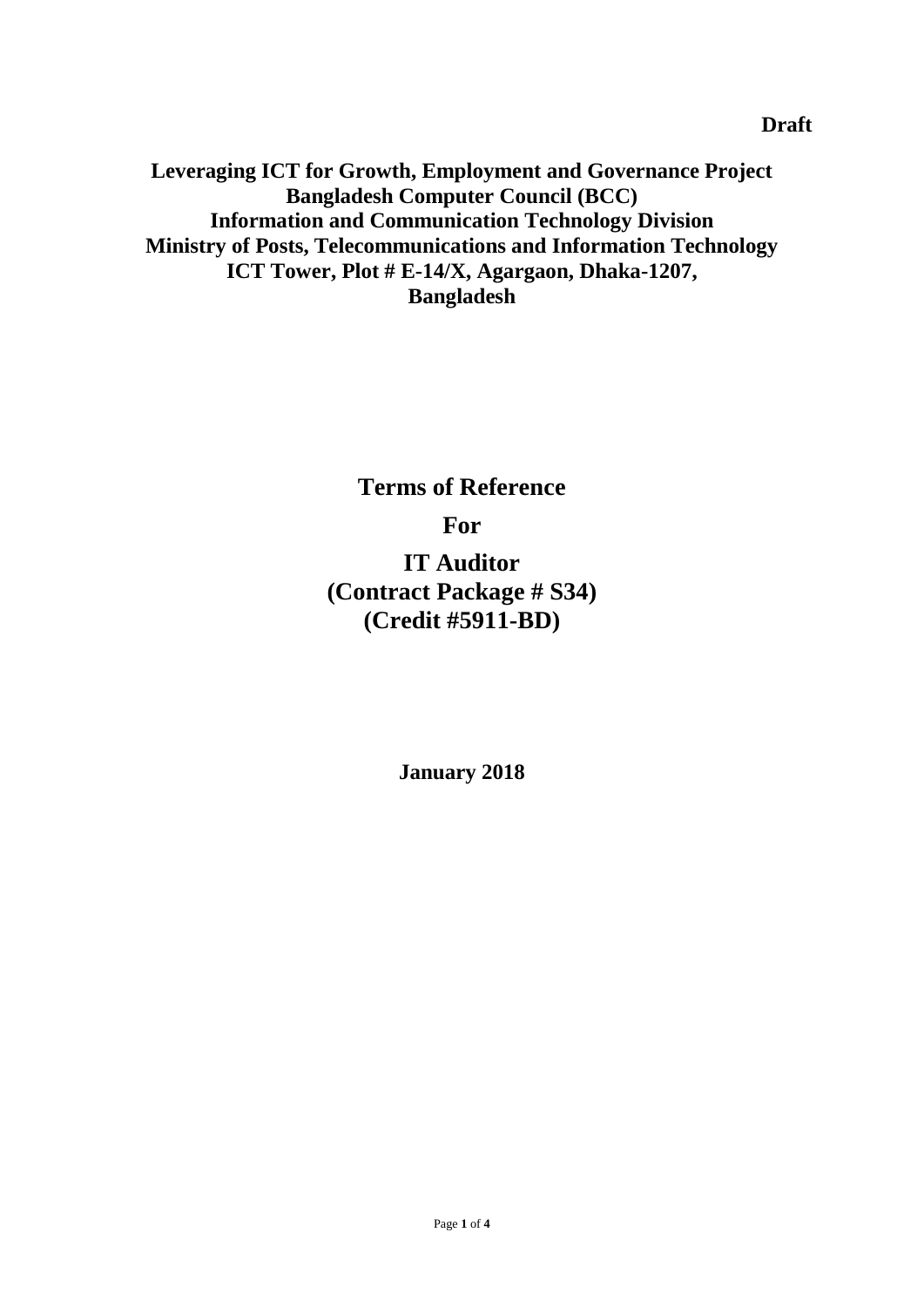# **Terms of Reference (TOR) For IT Auditor (Contract Package # S34)**

## **1. Back Ground**

Bangladesh Computer Council (BCC), an organization of Information & Communication Technology Division, Ministry of Posts, Telecommunications and Information Technology has received financing from the World Bank toward the cost of the Leveraging ICT for Growth, Employment and Governance (LICT) Project (IDA credit no.: 5911-BD) and intends to apply part of the proceeds for payment of services related to Consultancy for IT Auditor.

The project consists of three components: (i) IT/ITES Industry Development, (ii) E-Government and (iii) Project Management Support.

The project development objectives are to: (i) Catalyze the growth of Bangladesh's IT/ITES industry for employment creation and export diversification; and (ii) Strengthen IT/ITES facilities, policies, standard and guidelines for public sector modernization.

### **2. Objective of the Assignment**

The objective is to recruit a person for the position of IT Auditor in order to achieve organization goals by defining, integrating, and upgrading comprehensive information system architecture; managing projects and computer security.

### **3. Scope of Work**

### **3.1 Description**

The IT Auditor acts in a lead role for internal and external IT audits. Designs and develops audit procedures, and reviews and evaluates work of associates within and outside of the Audit Department. Recommends and submits reports on identified corrections and controls in need of improvement.

#### **3.2 Responsibilities**

IT Auditor would be responsible for the following:

- Reviews IT, operational and business risks, functions and activities, and evaluates client relations in order to determine and recommend nature, scope, direction and thrust of proposed audits. Designs audit procedures to execute the annual audit plan, assess controls and to meet audit objectives.
- Assumes responsibility as project leader for special audit projects and provides advisory and consulting services to management. Recommends appropriate staffing requirements to complete the audit. Coordinates and directs activities of assigned auditors: Trains and provides guidance of auditing tasks and procedures; reviews work for completeness; and submits evaluations on assigned auditors.
- Acts as liaison for internal management, external auditors, external audit clients and business associates.
- Prepares reports for internal and external company executives. Summarizes audit objectives, scope, findings, conclusions and management response. Conducts oral and written presentations to all levels of management, as appropriate, during and upon the completion of audits. Ensures audit summary is prepared within established deadline.
- Performs statistical sampling to accomplish audit procedures. Obtains, analyzes and appraises supporting data utilizing various software applications.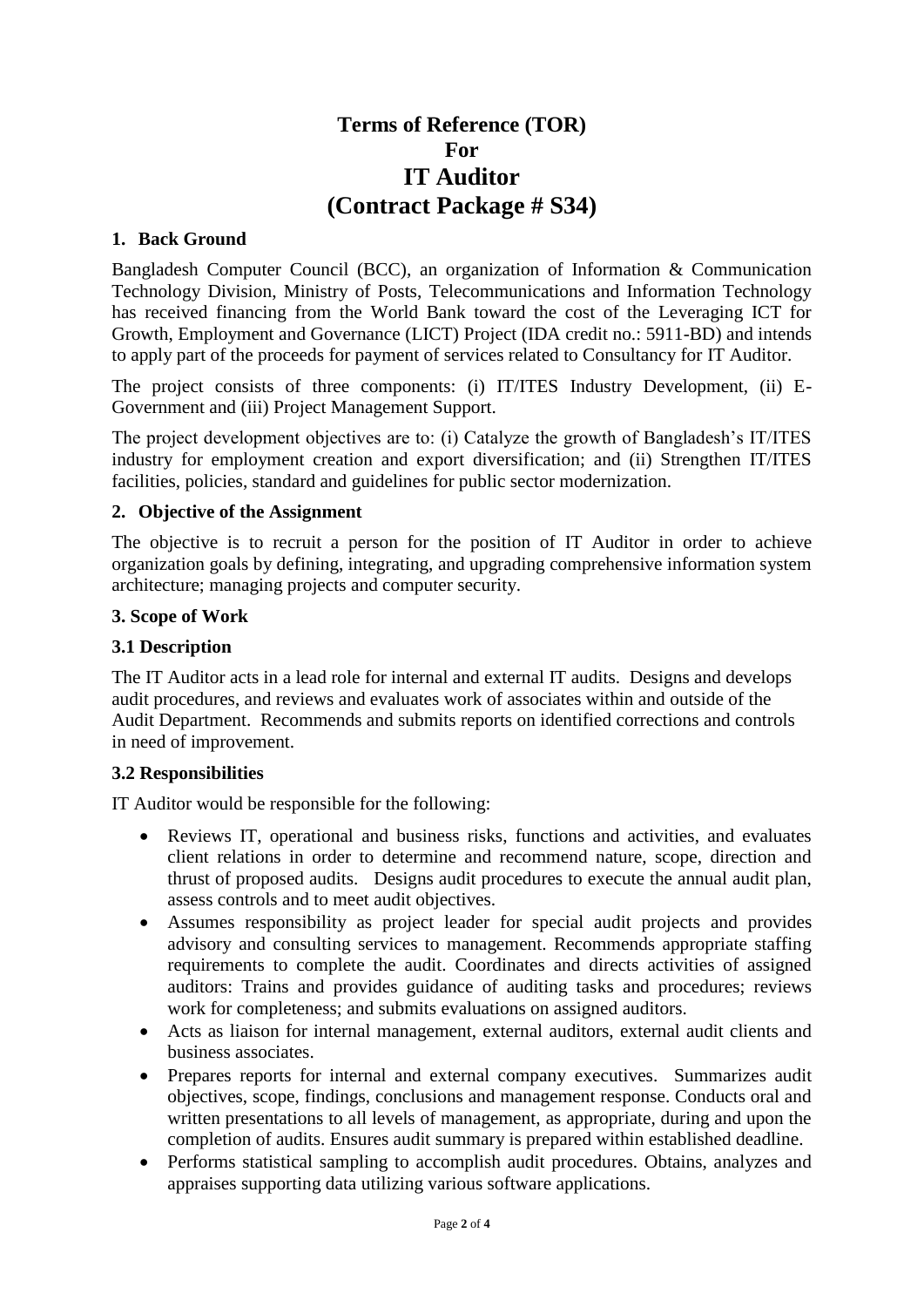- Recommends revisions to audit procedures to enhance efficiencies. Reviews internal controls throughout the company by evaluating the adequacy of system controls and recommends improvements.
- Performs testing and walkthrough procedures to determine company compliance on ISO 27001:20013 and ISO 2000. Reviews and analyzes the control structure, performs walkthrough and testing procedures, documents testing results that are reviewed by external auditors, and communicates results to the process owners.
- Evaluates the adequacy and timeliness of management's response and the corrective action taken on significant audit recommendations.
- Maintains continued education requirements and regular and predictable attendance.
- Performs other duties as assigned, for example taking trainings, conducting seminars, assist in planning.

# **3.3 Competencies**

- **Analysis:** Identify and understand issues, problems and opportunities; compare data from different sources to draw conclusions.
- **Communication:** Clearly convey information and ideas through a variety of media to individuals or groups in a manner that engages the audience and helps them understand and retain the message.
- **Exercising Judgment and Decision Making:** Use effective approaches for choosing a course of action or developing appropriate solutions; recommend or take action that is consistent with available facts, constraints and probable consequences.
- **Technical and Professional Knowledge:** Demonstrate a satisfactory level of technical and professional skill or knowledge in position-related areas; remains current with developments and trends in areas of expertise.
- **Building Effective Relationships:** Develop and use collaborative relationships to facilitate the accomplishment of work goals.
- **Client Focus:** Make internal and external clients and their needs a primary focus of actions; develop and sustain productive client relationships
- $\triangleright$  Experience with information systems and business processes in public sector.

# **4. Qualifications & Experience**

# **4.1. Educational Qualification:**

- Bachelor's Degree in Computer Science/Management Information Systems, Accounting, Business or equivalent combination of related work experience and education
- Minimum seven (7) years of internal and external IT auditing experience.

# **Preferred**:

- Advanced degree in Computer Science/Management Information Systems or equivalent education.
- Completion of CISA (Certified Information Systems Auditor)
- Reinsurance or insurance audit experience
- Masters degree
- $\bullet$

# **4.2. Work Experience:**

- Relevant work experience with an IT background
- Prior position in IT Governance / IT Audit internal audit or external auditing firm